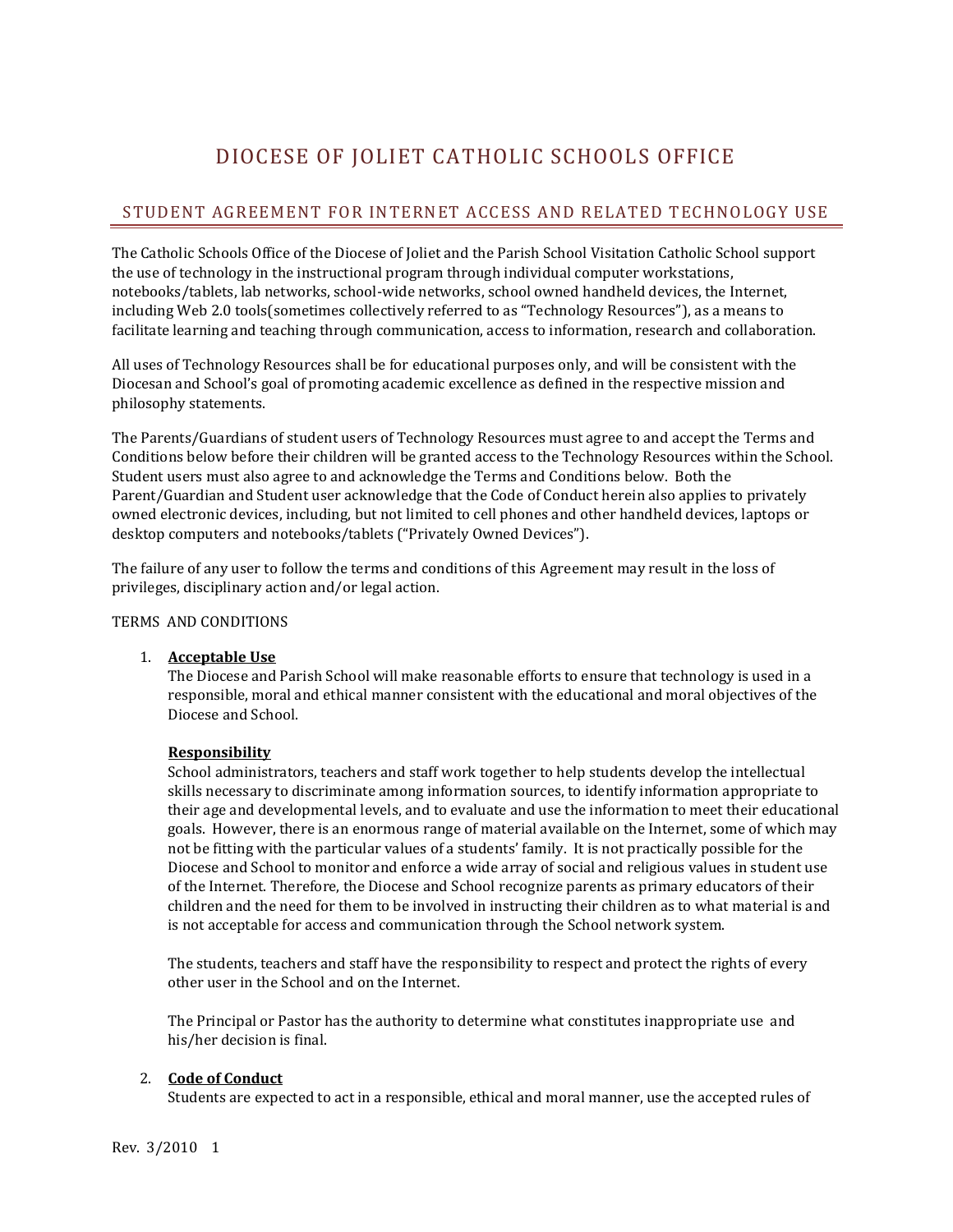network etiquette and follow federal and state law as well as the terms of this Agreement. Outside of School, it is expected that families bear the same responsibility for such guidance of their child(ren).

The Principal has the right to intercede when the Parish, School, their employees, volunteers, Administration or students are affected by the inappropriate use of Technology Resources or Privately Owned Devices which are governed by the terms of this agreement including, but not limited to the following:

a. All users are to be polite and use appropriate language. Students using blogs are expected to treat blog spaces as classroom spaces. Speech that is inappropriate for class is not appropriate for blogging. While we encourage students to engage in debate and conversation with other bloggers, we also expect that they will conduct themselves in a manner reflective of representatives of this School.

b. No inappropriate, obscene, or pornographic pictures or drawing are to be downloaded, displayed, printed, or communicated through any electronic or handheld device.

c. No School related picture, video, or other digital images of students, School employees, volunteers and/or School related activities are to be uploaded to any site on the Internet, including video sharing sites, such as You Tube, without the expressed permission of the Principal or Principal's designee.

d. No offensive, harassing or threatening remarks or comments related to another student, teacher, administrator, employee or volunteer of the School or Parish are to be placed on the Internet, personal websites, blogging sites, social networking sites, or sent via texting, instant messaging, email or on handheld devices.

e. Cyber bullying is not tolerated. No student shall participate in communication that spreads hate, or discrimination based on race, national or ethnic origin, color, religion, age, sex, sexual orientation, marital status, family status or disability.

f. No students shall transmit any material that is derogatory or defamatory or which is intended to offend, annoy, harass or intimidate or has the effect of offending, annoying, harassing or intimidating another person or persons through Technology Resources or Privately Owned Devices.

 g. No student shall upload, download, copy, forward or transmit any copyrighted material or any portion of such copyrighted materials, including, but not limited to music, video, photographs, pictures, pamphlets, books, newspaper or magazine articles without the permission of the teacher.

 h. No offensive, derogatory or defamatory letters, essays, papers, email or other written documents are to be uploaded, downloaded, forwarded, copied, transmitted, displayed, printed or communicated.

 i. The use of the School network shall not disrupt the work of other users and this includes, but not limited to disrupting the School network's performance, deleting or altering files or destroying data by downloading or spreading viruses and/or worms.

 j. The personal address, phone number or social security number of any student, administrator, teacher, volunteer or staff member is not to be used in email or on the Internet.

 k. The School network may not be used for the purchase of any type of merchandise, services, copying of copyrighted material or to send material or communication likely objectionable to the recipients.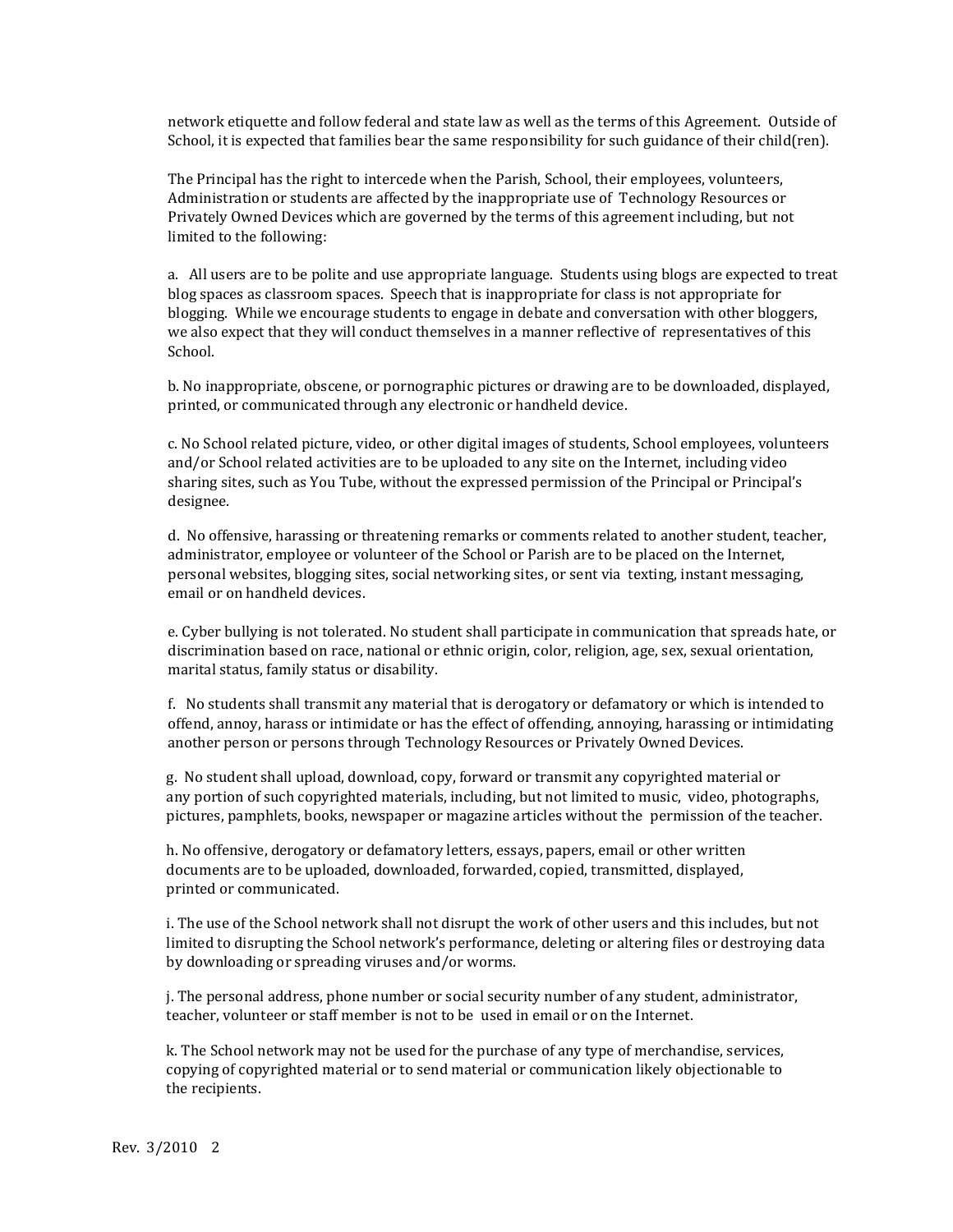l. At School, no user shall be involved in or participate in, chat rooms, blogs or discussion groups without the express permission and/or supervision of the teacher/system administrator.

 m. No student shall post or send defamatory comments regarding the Diocese, School, administration, faculty, staff, or other students comments or materials that could damage the reputation of the Diocese, School administration, faculty, staff or other students.

 n. No student shall install any software, games, files or other electronic media on school equipment or network, without the permission of the teacher/IT administrator or IT staff.

o. No student shall use or disclose someone else's code or password without authorization.

#### 4. **Safety**

 Reasonable efforts will be made to protect users of the network from harassment, unwanted and unsolicited communication. Any network users who receive threatening or unwelcome communication shall immediately bring this to the attention of a teacher or Principal.

#### 5. **Internet Filtering**

The school will use technology protection measures in compliance with the **Children's Internet Protection Act**(CIPA) to protect minors and all users against access through such computers to visual depictions that are violent, obscene, constitute child pornography, or are otherwise harmful to minors.

### 6. **Privacy**

 The user does not have any right of privacy or ownership whatsoever in relation to his/her use of the School network and/or email. Consequently, all electronic and telephone communication systems and all communication and information transmitted by, received from, or stored in any manner are the property of the Parish, School or Diocese and are to be used for educational purposes only.

 To ensure that the use of the network is consistent with the educational objectives and philosophy of the School, Parish, and Diocese, authorized representatives may monitor the use of the network from time to time, which may include the printing and reading of all information stored, and all emails entering, leaving or stored and all files created and saved in the system. The system administrator (Principal or designee, Pastor) may remove any material stored by the users which violates the terms of this Agreement.

#### 7. **Consequences for Inappropriate Use**

The School network user shall be responsible for damages to equipment, systems, and software resulting from deliberate and willful acts or installation of unapproved software and/or files. Illegal use of the School network, intentional deletion or damage to files or data belonging to others, copyright violations or theft of services will be reported to the appropriate authority and will be deemed a failure to follow the terms and conditions of this Agreement.

 If a user mistakenly accesses inappropriate information, the user shall immediately inform the the teacher or adult supervisor.

#### 8. **Web Pages**

 The School may choose to publish Web Pages for purposes of providing School or Parish information and teacher or class information. This may include the posting of meetings, agendas, student activities, projects and accomplishments, schedules and other information of interest to students, parents and the community. Classrooms may participate in the development of web